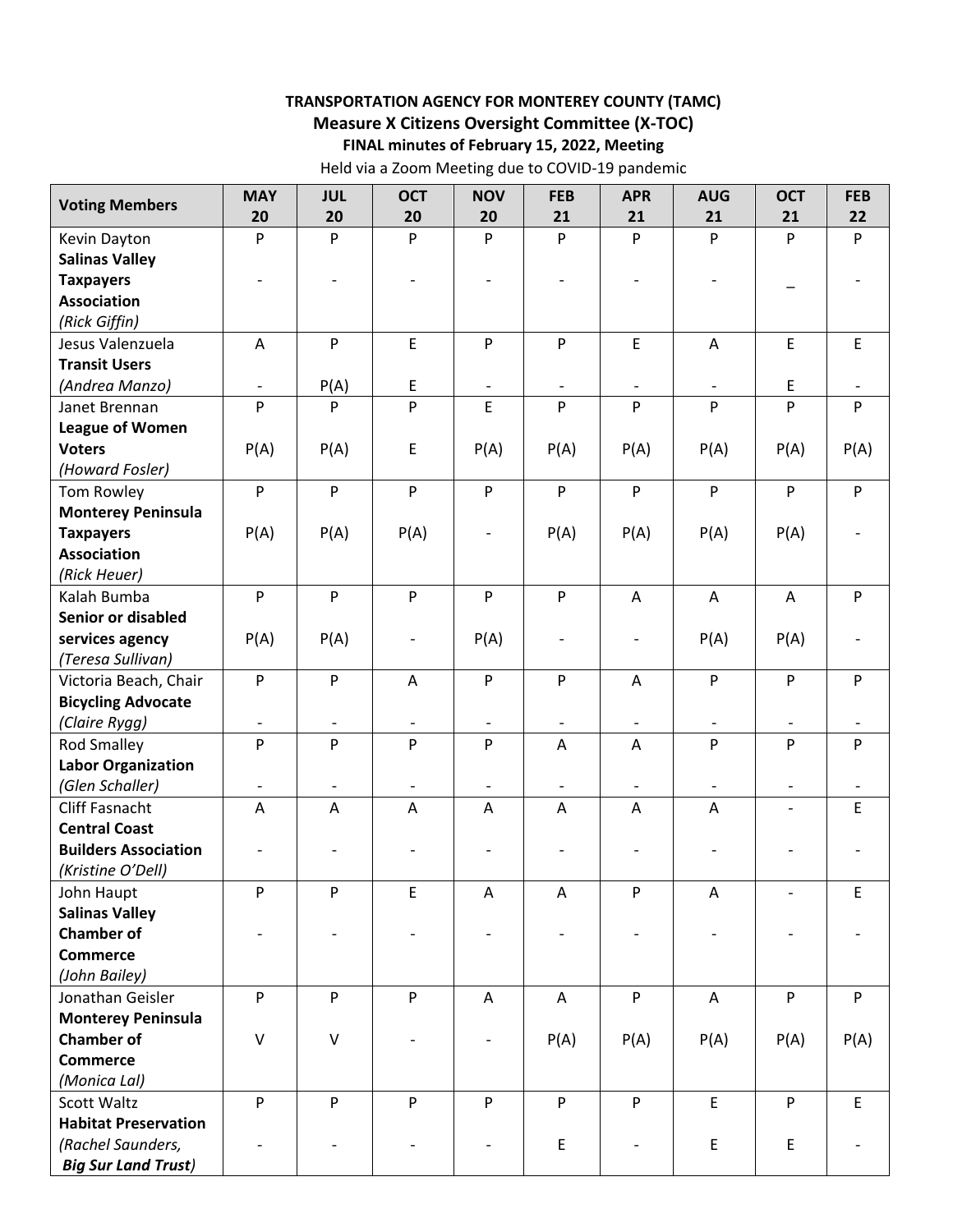| <b>Barbara Meister</b>     | ${\sf P}$                    | P                        | P                        | P                        | P                        | ${\sf P}$                | E                         | P                        | P            |
|----------------------------|------------------------------|--------------------------|--------------------------|--------------------------|--------------------------|--------------------------|---------------------------|--------------------------|--------------|
| <b>Hospitality</b>         |                              |                          |                          |                          |                          |                          |                           |                          |              |
| (vacant)                   | $\overline{\phantom{a}}$     | $\overline{\phantom{a}}$ | $\overline{\phantom{a}}$ | $\overline{\phantom{a}}$ | $\overline{\phantom{a}}$ | $\overline{\phantom{a}}$ | $\overline{\phantom{a}}$  | $\overline{\phantom{a}}$ |              |
| Norm Groot                 | ${\sf P}$                    | P                        | P                        | P                        | A                        | P                        | P                         | E                        | P            |
| <b>Agriculture</b>         |                              |                          |                          |                          |                          |                          |                           |                          |              |
| (Paul Arnaudo)             | $\qquad \qquad \blacksquare$ | $\overline{\phantom{a}}$ | P(A)                     | P(A)                     | P(A)                     | P(A)                     | P(A)                      | P(A)                     | P(A)         |
| Joshua Jorn                | A                            | A                        | A                        | Α                        | A                        | A                        | A                         | E                        | E            |
| <b>Education</b>           |                              |                          |                          |                          |                          |                          |                           |                          |              |
| (Jarrett Garife,           | $\qquad \qquad \blacksquare$ | P(A)                     | $\overline{\phantom{a}}$ | $\overline{\phantom{a}}$ | $\overline{\phantom{0}}$ | $\overline{\phantom{a}}$ | $\overline{a}$            |                          |              |
| Patrick Deberdt)           |                              |                          |                          |                          |                          |                          |                           |                          |              |
| Paula Getzelman            | P                            | ${\sf P}$                | P                        | ${\sf P}$                | P                        | P                        | ${\sf P}$                 | P                        | ${\sf P}$    |
| <b>South County</b>        |                              |                          |                          |                          |                          |                          |                           |                          |              |
| (Carol Kenyon)             | $\qquad \qquad \blacksquare$ | $\overline{\phantom{a}}$ | P(A)                     | P(A)                     | P(A)                     | $\overline{\phantom{a}}$ | P(A)                      | P(A)                     | P(A)         |
| Chris Barrera              | $\mathsf{P}$                 | P                        | P                        | P                        | P                        | P                        | E                         | P                        | P            |
| <b>Latino Organization</b> |                              |                          |                          |                          |                          |                          |                           |                          |              |
| (vacant)                   | P(A)                         | $\mathsf{V}$             | $\vee$                   | $\vee$                   | $\vee$                   | $\sf V$                  | $\vee$                    | $\vee$                   | $\mathsf{V}$ |
| Ron Rader                  | A                            | A                        | A                        | E                        | A                        | Α                        | A                         | E                        | $\mathsf E$  |
| <b>North County</b>        |                              |                          |                          |                          |                          |                          |                           |                          |              |
| (Scott Freeman)            | $\qquad \qquad \blacksquare$ |                          | $\overline{\phantom{a}}$ |                          |                          |                          | $\overline{\phantom{a}}$  |                          |              |
| Robin Lee                  | ${\sf P}$                    | P                        | P                        | $\overline{\mathsf{A}}$  | P                        | P                        | A                         | P                        | P            |
| Pedestrian                 |                              |                          |                          |                          |                          |                          |                           |                          |              |
| (Laurie Eavey)             |                              | $\overline{\phantom{a}}$ | $\overline{\phantom{a}}$ | P(A)                     | $\overline{\phantom{a}}$ | $\overline{\phantom{a}}$ | P                         | $\overline{\phantom{a}}$ |              |
| Natalie Olivas             | P                            | P                        | Α                        | P                        | A                        | P                        | P                         | P                        | $\mathsf E$  |
| Youth/College              |                              |                          |                          |                          |                          |                          |                           |                          |              |
| (Gabriella Ulloa)          | V                            | V                        | P(A)                     | P(A)                     | $\overline{\phantom{a}}$ |                          | P(A)                      | P                        |              |
| Sean Hebard                | P                            | $\overline{P}$           | P                        | $\mathsf{P}$             | P                        | P                        | P                         | $\overline{\phantom{0}}$ | P            |
| Construction               |                              |                          |                          |                          |                          |                          |                           |                          |              |
| (Keith Severson)           | P(A)                         | P(A)                     | $\overline{\phantom{a}}$ | P(A)                     | P(A)                     | P(A)                     | P(A)                      | P(A)                     | P(A)         |
| <b>TRANSPORTATION</b>      |                              |                          |                          |                          |                          |                          |                           |                          |              |
| <b>AGENCY STAFF</b>        |                              |                          |                          |                          |                          |                          |                           |                          |              |
| Todd Muck,                 | ${\sf P}$                    | P                        | P                        | ${\sf P}$                | ${\sf P}$                | P                        | $\boldsymbol{\mathsf{P}}$ |                          | P            |
| <b>Executive Director</b>  |                              |                          |                          |                          |                          |                          |                           | P                        |              |
| Theresa Wright,            |                              |                          |                          |                          |                          |                          |                           |                          | P            |
| <b>Community Outreach</b>  | P                            | $\mathsf E$              | P                        | P                        | P                        | P                        | P                         | P                        |              |
| Coordinator                |                              |                          |                          |                          |                          |                          |                           |                          |              |
| Mike Zeller, Director      |                              |                          |                          |                          |                          |                          |                           |                          | ${\sf P}$    |
| of Programming &           | P                            | P                        | P                        | P                        | P                        | P                        | $\mathsf{P}$              | P                        |              |
| Project Delivery           |                              |                          |                          |                          |                          |                          |                           |                          |              |
| Katherine Hansen,          | E                            | E                        | $\mathsf E$              |                          | $\overline{\phantom{0}}$ |                          | $\overline{\phantom{a}}$  | $\overline{\phantom{a}}$ | $\mathsf E$  |
| Legal Counsel              |                              |                          |                          |                          |                          |                          |                           |                          |              |
| Rita Goel, Deputy for      | E                            | E                        | E                        |                          | $\overline{\phantom{0}}$ |                          |                           |                          | $\mathsf E$  |
| Admin & Finance            |                              |                          |                          |                          |                          |                          |                           |                          |              |
| Laurie Williams,           |                              |                          |                          |                          |                          |                          |                           |                          | P            |
| Transportation             | P                            | E                        | ${\sf P}$                |                          |                          |                          |                           |                          |              |
| Engineer                   |                              |                          |                          |                          |                          |                          |                           |                          |              |
| Maria Montiel,             |                              |                          |                          |                          |                          |                          |                           |                          | P            |
| Administrative             | ${\sf P}$                    | P                        | P                        | P                        | P                        | P                        | ${\sf P}$                 | P                        |              |
| Assistant                  |                              |                          |                          |                          |                          |                          |                           |                          |              |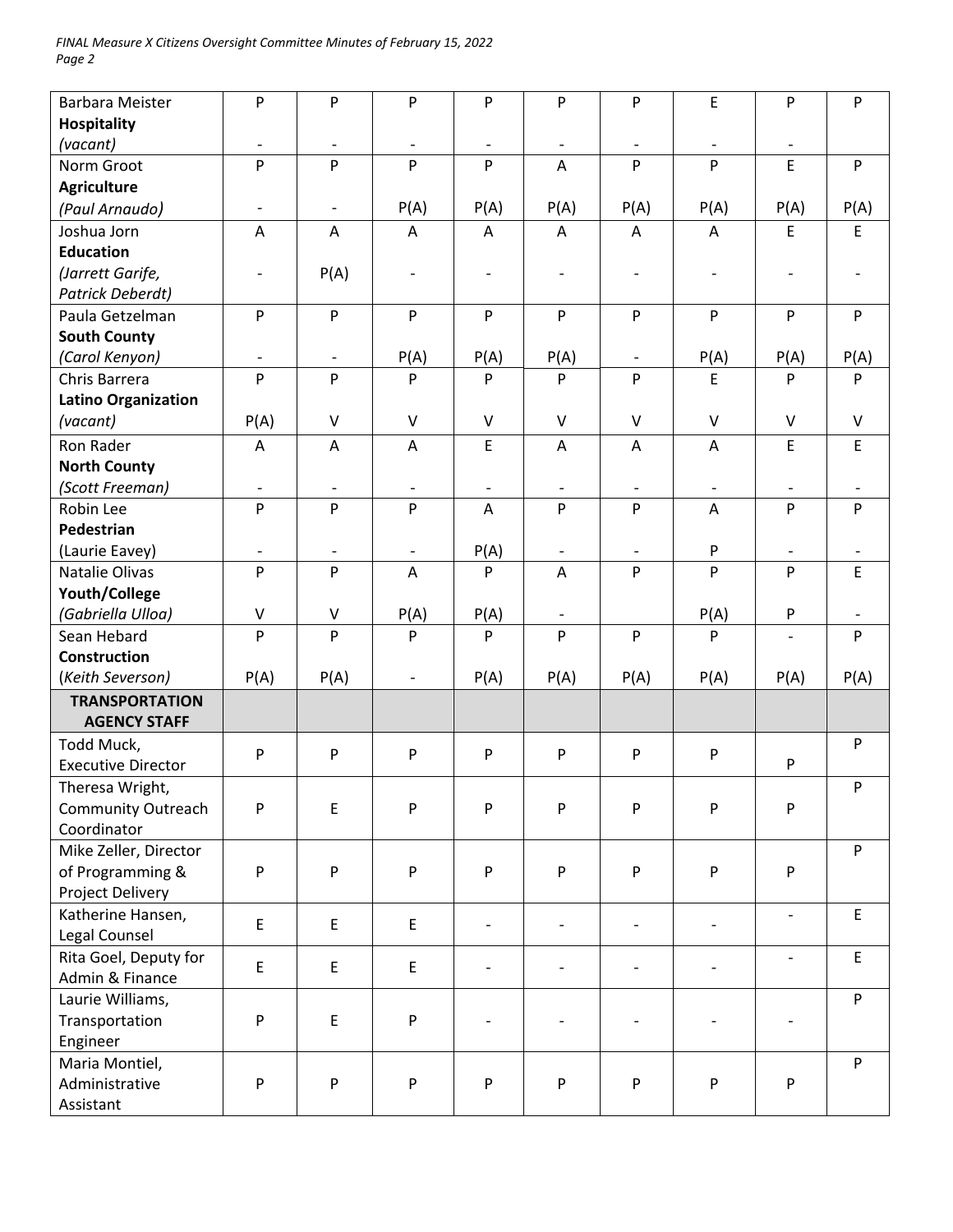| Ariana Green,<br>Principal<br>Transportation | P                                             | E |             |  |  |                                               |  |  | E |
|----------------------------------------------|-----------------------------------------------|---|-------------|--|--|-----------------------------------------------|--|--|---|
| Planner                                      |                                               |   |             |  |  |                                               |  |  |   |
| Doug Bilse, Principal                        |                                               |   |             |  |  |                                               |  |  | P |
| Engineer                                     |                                               |   |             |  |  |                                               |  |  |   |
| Janneke Strause,                             |                                               |   |             |  |  |                                               |  |  |   |
| Transportation                               |                                               |   |             |  |  |                                               |  |  |   |
| Planner                                      |                                               |   |             |  |  |                                               |  |  |   |
| $P = present$                                |                                               |   |             |  |  |                                               |  |  |   |
| $P(A)$ = present                             |                                               |   |             |  |  |                                               |  |  |   |
| (alternate)                                  |                                               |   |             |  |  |                                               |  |  |   |
| $E =$ excused absence                        |                                               |   |             |  |  |                                               |  |  |   |
| $A =$ unnoticed                              |                                               |   |             |  |  |                                               |  |  |   |
| absence                                      |                                               |   |             |  |  |                                               |  |  |   |
| - = alternate absent                         |                                               |   |             |  |  |                                               |  |  |   |
| $V =$ vacant position                        |                                               |   |             |  |  |                                               |  |  |   |
|                                              |                                               |   |             |  |  |                                               |  |  |   |
| <b>OTHERS PRESENT</b>                        |                                               |   |             |  |  |                                               |  |  |   |
| Randy Ishii                                  | <b>Monterey County Public</b><br><b>Works</b> |   | Tom Bonigut |  |  | <b>Monterey County Public</b><br><b>Works</b> |  |  |   |

## **1. WELCOME**

Barbara Meister, Committee Chair, called the meeting to order at 2:02 p.m. A quorum was established, and Maria Montiel took roll call.

#### **2. PUBLIC COMMENT**

None

# **3. CONSENT AGENDA**

- **M/S/C**  Dayton / Bumba /unanimous
- **3.1**  Approved draft minutes of the October 19, 2021 Committee meeting with a minor typo correction to chair Meister's name.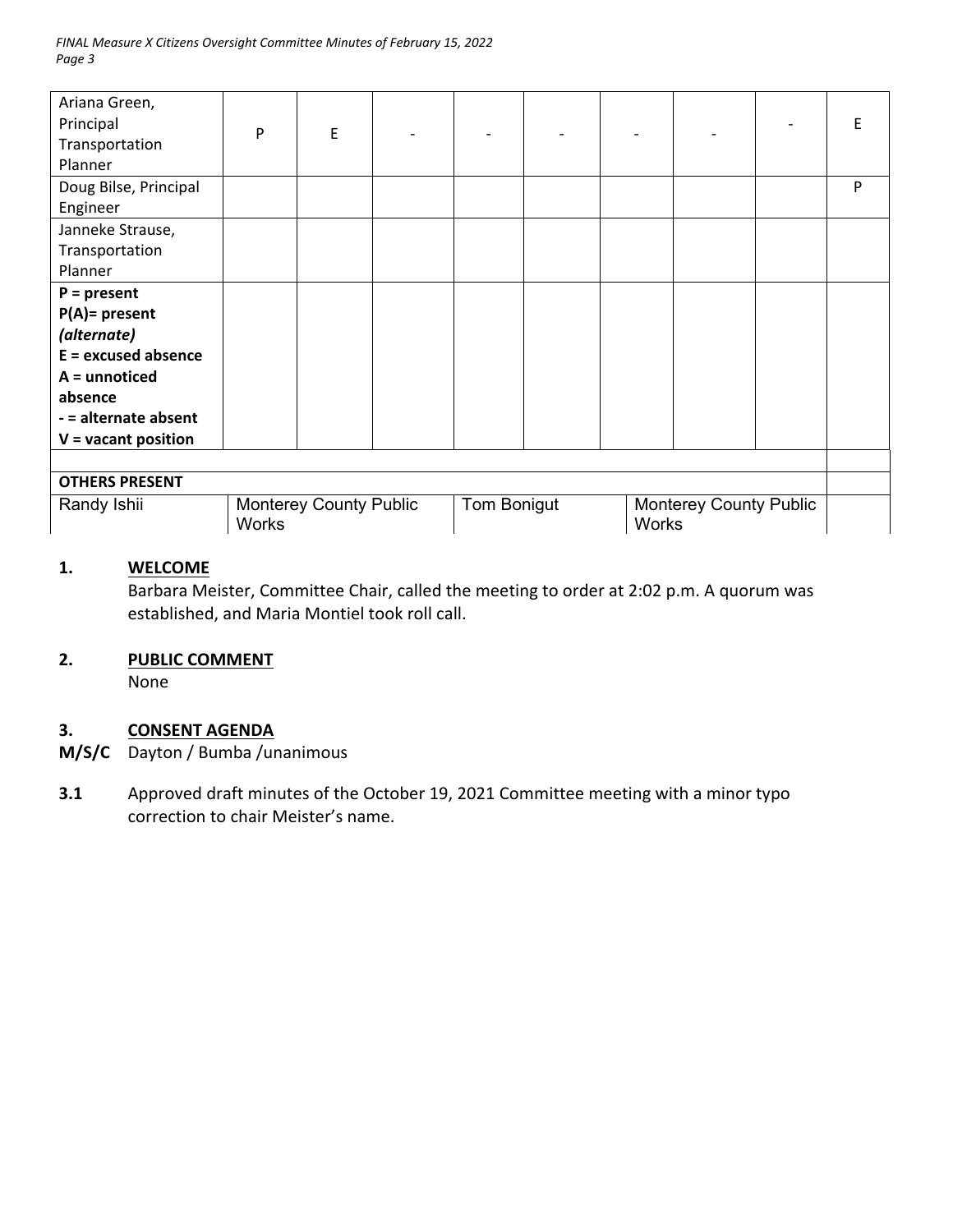## **4. COUNTY OF MONTEREY LOCAL MEASURE X PROJECT UPDATE**

The Committee received a presentation on Measure X local projects from the County of Monterey.

Theresa Wright, Community Outreach Coordinator introduced Randy Ishii, Director of Monterey County Public Works Facilities and Parks and he introduced Assistant Director Tom Bonigut. Mr. Ishii presented an overview of the completed, current, and planned projects in Monterey County utilizing Measure X funds.

Committee member Norm Groot asked the following:

- Does the \$2.2 million quote for the San Miguel Castroville Roundabout project included the right of way acquisitions? Mr. Ishii replied that yes, it is intended to cover the right of way acquisition.
- Is it anticipated that the Gonzales River Bridge project will require a full road closure of the bridge during construction? Mr. Ishii replied that County staff is looking at all the options but yes, the road closure is in the environment document. Mr. Groot asked Mr. Ishii to consider sending as much advanced notice as possible to the public.
- Is the Davis Road Bridge completely off the project list? Mr. Ishii replied that County staff continues to work on that project and no funding source has been identified for that project at this time.

Committee member Robin Lee asked if any bike lanes are included on the Repaving River Road project. Mr. Ishii replied that the only project funding secured is limited to the re‐ paving of the road and no funding is available for future class II bike lanes. The County continues to look for funding grant opportunities for future project phases to add bike lanes. Ms. Lee asked for the County to include multi‐modal complete streets projects in future grant applications. Mr. Ishii noted that the County tries to incorporate and look for any grant opportunities for projects with complete streets features.

Committee member Kevin Dayton asked for an update on the Moss Landing Scenic Trail Bridge project adjacent to Highway 1. Mr. Ishii responded that it's a complicated project that includes environmental concerns. They continue to work with the Coastal Commission, and it has been a challenge. He noted that staff and consultant continue to work hard on the project.

Committee member Janet Brennan expressed that this presentation shows how important Measure X funds are for leveraging funds. It would be informative to the public on how many dollars we have been able leverage with Measure X funding.

Committee member Howard Fosler asked how many roundabout projects are in construction and how many future projects will have roundabouts. Mr. Ishii replied that the County currently has two roundabout projects: San Miguel Canyon/ Castroville Boulevard and Carmel Valley Road/Laureles Grade projects. Mr. Fosler asked how are the road treatment methods selected? Mr. Ishii replied that the County Road treatment methods are selected by screening and different tiers that are recommended.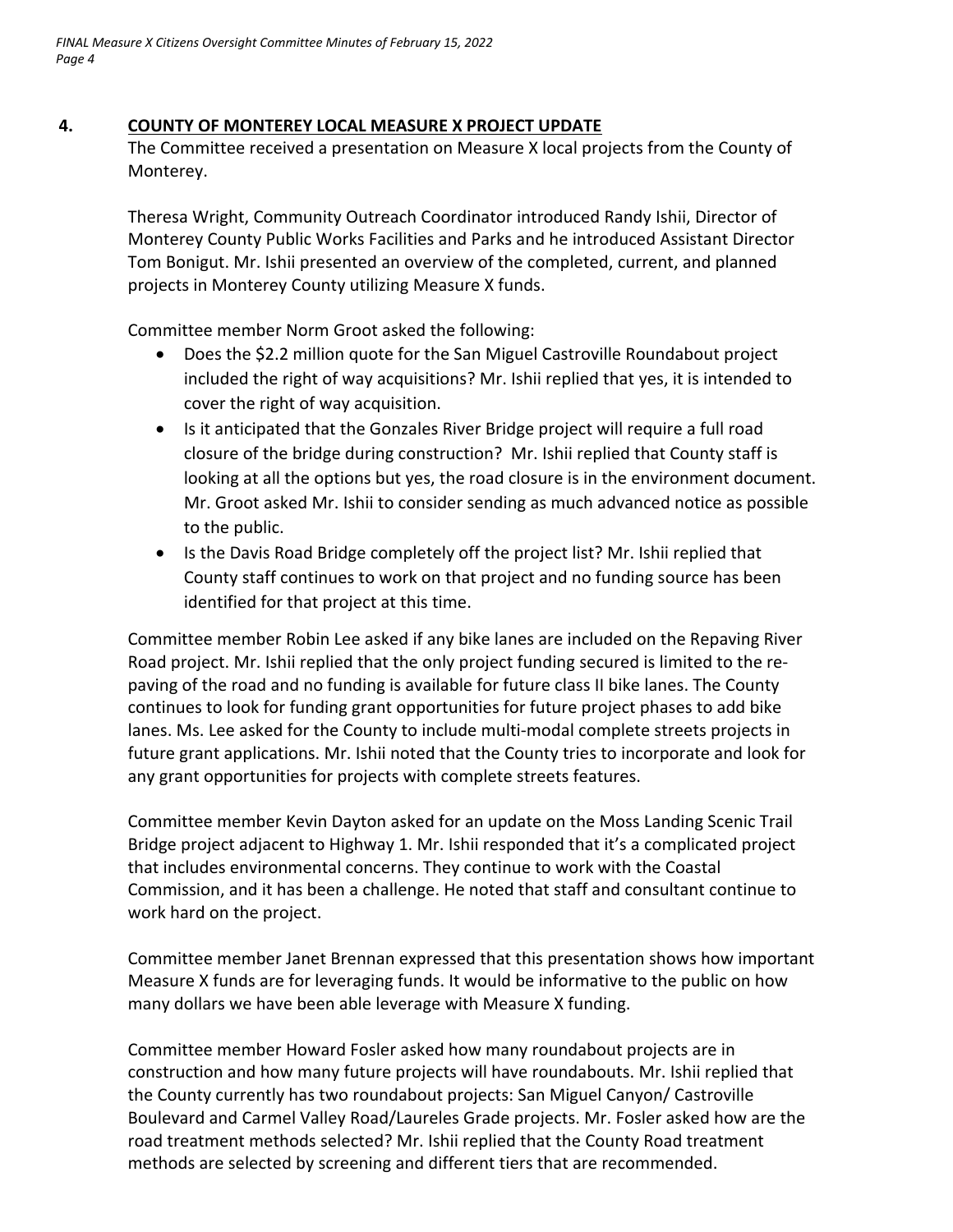Committee member Victoria Beach had the following comments and questions:

- It's Interesting to know the price, the amount of leverage funds, the percentage of Measure X funds and other funding sources.
- It would be nice to see the project location on the image slides to understand the project location.
- Asked how much and how often projects consider multi-modal features.

Mr. Ishii replied that the County will incorporate the information into the slides and will return to the XTOC with a matrix. He noted that an analysis matrix or screening tool would be helpful for future projects.

Director Todd Muck expressed that bonding allows the jurisdiction to accelerate the delivery of projects and allows them to have the projects ready sooner. Theresa Wright noted staff is looking at ways to illustrate the funding leverage information.

Committee member Chris Barrera asked if there are plans to add any future Measure X projects on the Bolsa Knolls area North of Salinas and San Juan Grade Road because that road is terrible. Rogge Road has three schools and asked if the County could address the flooding of the Creek.

Randy Ishii replied that Bolsa Knolls is a good example of the road financing the County is looking into. He noted that the Santa Rita Creek is outside of the roadway, and we continue to work with the flooding issues in that area. The increased traffic on the Rogge Road is very unfortunate and his staff will be working with the City of Salinas and Schools to identify possible solutions. Hopefully with the future staggering of starting school times will help the traffic issues.

# **5. MEASURE X FY 2020/21 ANNUAL AUDIT**

The Committee received an update on the results of the Measure X annual audit and compliance reporting for 2020/21.

Mike Zeller, Director of Programming and Project Delivery, reported that the fourth year of Measure X reporting, for fiscal year 2020/21, was due on December 31, 2021. His presentation included some of the local projects that were funded with Measure X funding this past year. He noted that for this year's independent audits, there have been improvements in compliance by the jurisdictions from the previous reporting period. All of the jurisdictions submitted their complete reports by the deadline with the exception of Greenfield. He noted that after an initial review of the reports, Agency staff reached out to request more information from Carmel and Sand City regarding them not meeting their maintenance of effort requirement. In conclusion Mr. Zeller noted that TAMC is working with the cities to resolve their issues of non-compliance and that Measure X disbursements are being held for non‐compliant jurisdictions until their specific issues are resolved.

The Committee had the following comments and input on the Measure X annual audit and compliance reporting for 2020/21:

- Consider showing a one-pager with the four years
- Consider recognition and sending a thank you letter to those cities who fully complied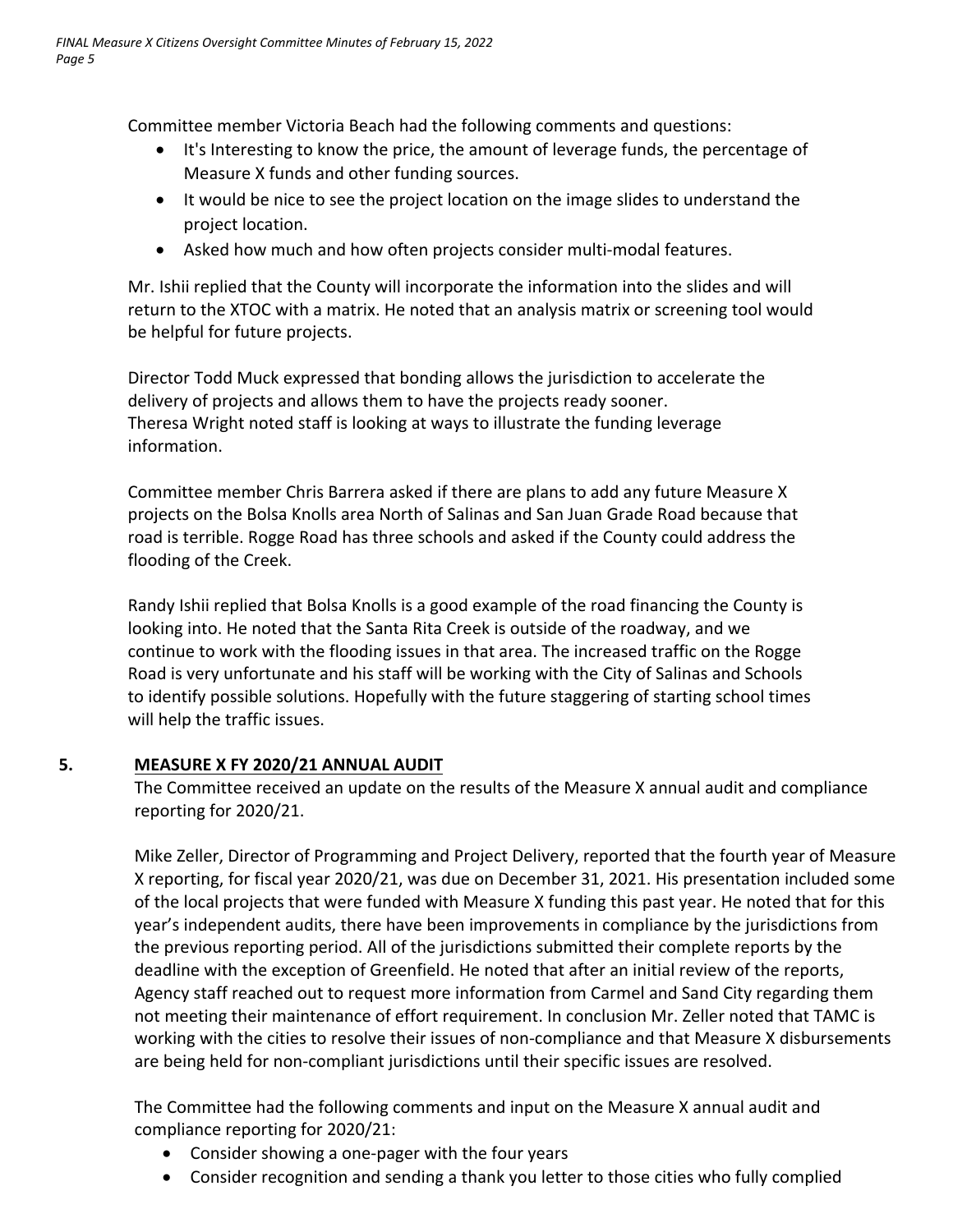## **6. MEASURE X REGIONAL HIGHWAY SAFETY PROJECTS UPDATE**

The Committee received an update on Measure X Regional Highway Safety Projects.

Doug Bilse, TAMC Principal Engineer reported that Measure X allocates 60% of its monies to the cities and County for local road repairs and safety, and 27% of its funding towards regional road safety projects and 13% goes to "mobility for all" projects and programs. Mr. Bilse presented on the Measure X Regional Highways Safety Projects which include SR 68 Scenic Corridor Improvements; SR 156/ Castroville Boulevard Interchange; US 101 South of Salinas Improvements; and the SURF! Highway 1 Busway.

Committee member Howard Fosler expressed concerns about the progress of roundabouts. Doug Bilse replied that the roundabouts planned for the SR 68 project are groundbreaking and is getting noted throughout the State and staff continues to successfully work with Caltrans staff on emphasizing that roundabouts are preferred over signals in terms of safety. He expressed Caltrans will use this as a benchmark. He further stated that we can't expect to build our way out of congestion on Highway 1 and providing alternatives such as the dedicated busway will benefit all system users no matter what mode they use to travel.

Director Muck noted that the SURF! 6‐mile dedicated busway along Highway 1 will also improve transit service from the Monterey Peninsula to Salinas and up to Watsonville. MST is expecting a sixteen‐minute time saving to riders during the peak commute hours of congestion. Mr. Muck also noted the Imjin Road Widening project funded by Measure X includes four‐roundabouts, the City of Marina is acting as the lead agency, and the project is expected to go out to bid soon.

Committee member Victoria Beach asked if the SR 68 Scenic Corridor Improvement project considered adding a class I bike route since that corridor is well‐used route used by bicyclists. Doug Bilse replied that the project is considering a road diet between Canyon Del Rey and York Road that could include a bike lane, but the project is not expected to widen SR 68 to add a bike lane along the remainder of the corridor.

Committee member Tom Rowley noted that he called the Caltrans engineer a few weeks ago on concerns with flooding at the Josselyn Canyon intersection on SR 68. Doug Bilse replied that there is a separate Caltrans project to improve the culverts that go underneath 68 that is funded through SHOPP and is not part of this project.

Committee member Robin Lee asked if the wildlife crossings were underpasses? Mr. Bilse replied yes and stated that project wants to make the wildlife crossings big enough for deer.

Member Lee also asked that if you put multimodal in a project would that make more grant funding available for the project? When Mr. Bilse replied yes, Ms. Lee expressed she didn't understand why multimodal would be more precluded from projects when more financing is available and was perplexed by today's responses to incorporating multimodal features in projects.